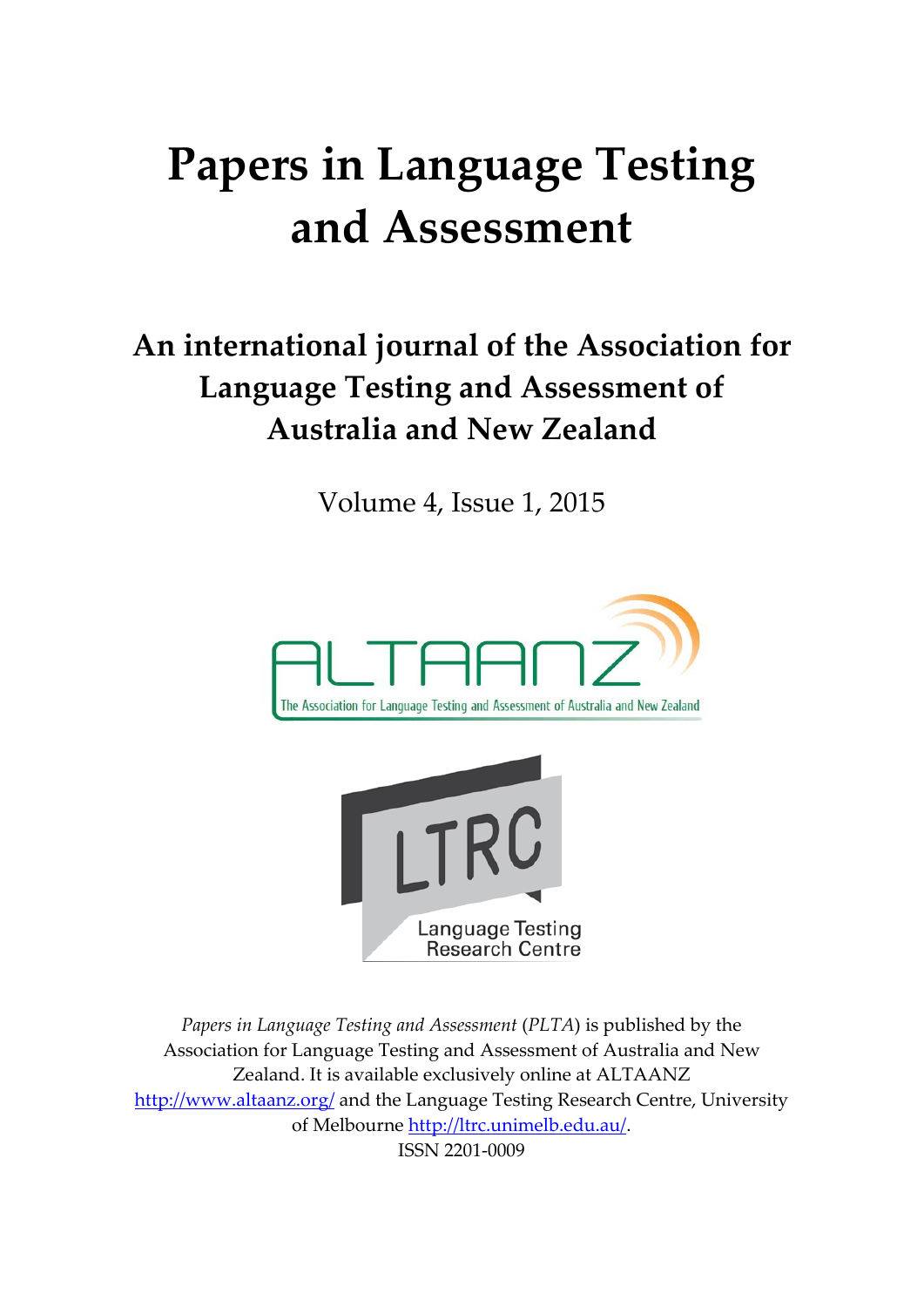#### **Papers in Language Testing and Assessment**

An international journal of the Association for Language Testing and Assessment of Australia and New Zealand.

#### **Editors**

Sally O'Hagan & Ute Knoch *Language Testing Research Centre, School of Languages & Linguistics University of Melbourne, Australia*

#### **Editorial Board**

Alan Davies *University of Edinburgh*  Chris Davison *University of New South Wales* Ana Maria Ducasse *La Trobe University* Martin East *University of Auckland* Cathie Elder *University of Melbourne* Rosemary Erlam *University of Auckland* Margaret Gearon *Monash University* Lis Grove *University of Melbourne* Paul Gruba *University of Melbourne* Peter Gu *Victoria University, Wellington* Luke Harding *Lancaster University* Kathryn Hill *University of Melbourne* Noriko Iwashita *University of Queensland* Peter Keegan *University of Auckland*

Susy Macqueen *University of Melbourne* Tim McNamara *University of Melbourne* Lynette May *Queensland University of Technology* Kieran O'Loughlin *University of Melbourne* Aek Phakiti *University of Sydney* Janet von Randow *University of Auckland* John Read *University of Auckland* Carsten Roever *University of Melbourne* Angela Scarino *University of South Australia* Elaine Wylie *ISLPR Language Services* Jill Wigglesworth *University of Melbourne* **Editorial Assistant** Annemiek Huisman

*University of Melbourne*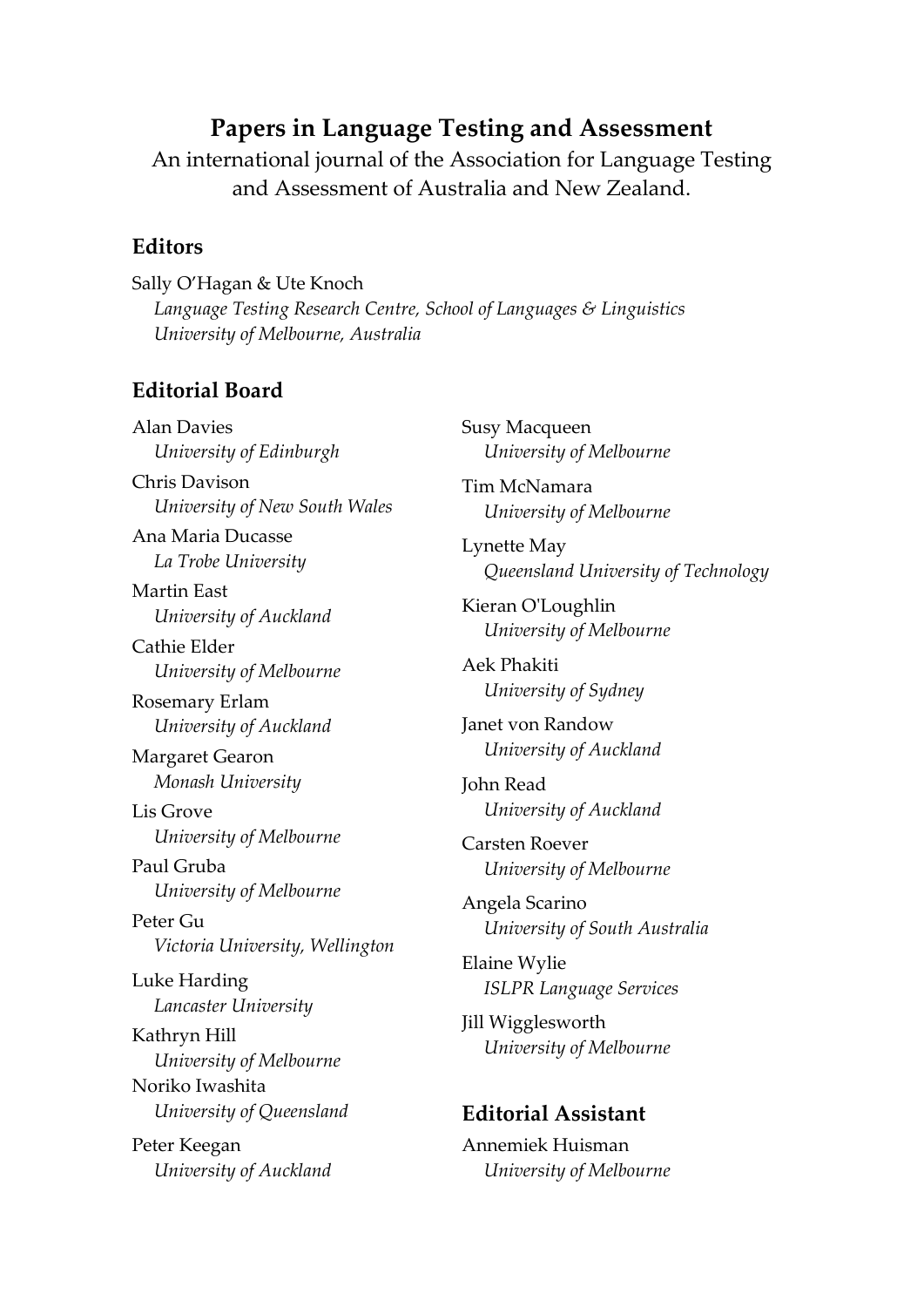## **Special Issue, Part 2:** Assessing Language in Higher Education **Guest Editor:** Kathryn Hill

### **CONTENTS**

#### **Introduction**

|--|

### **Information for contributors**........................................................................iii

#### **Articles**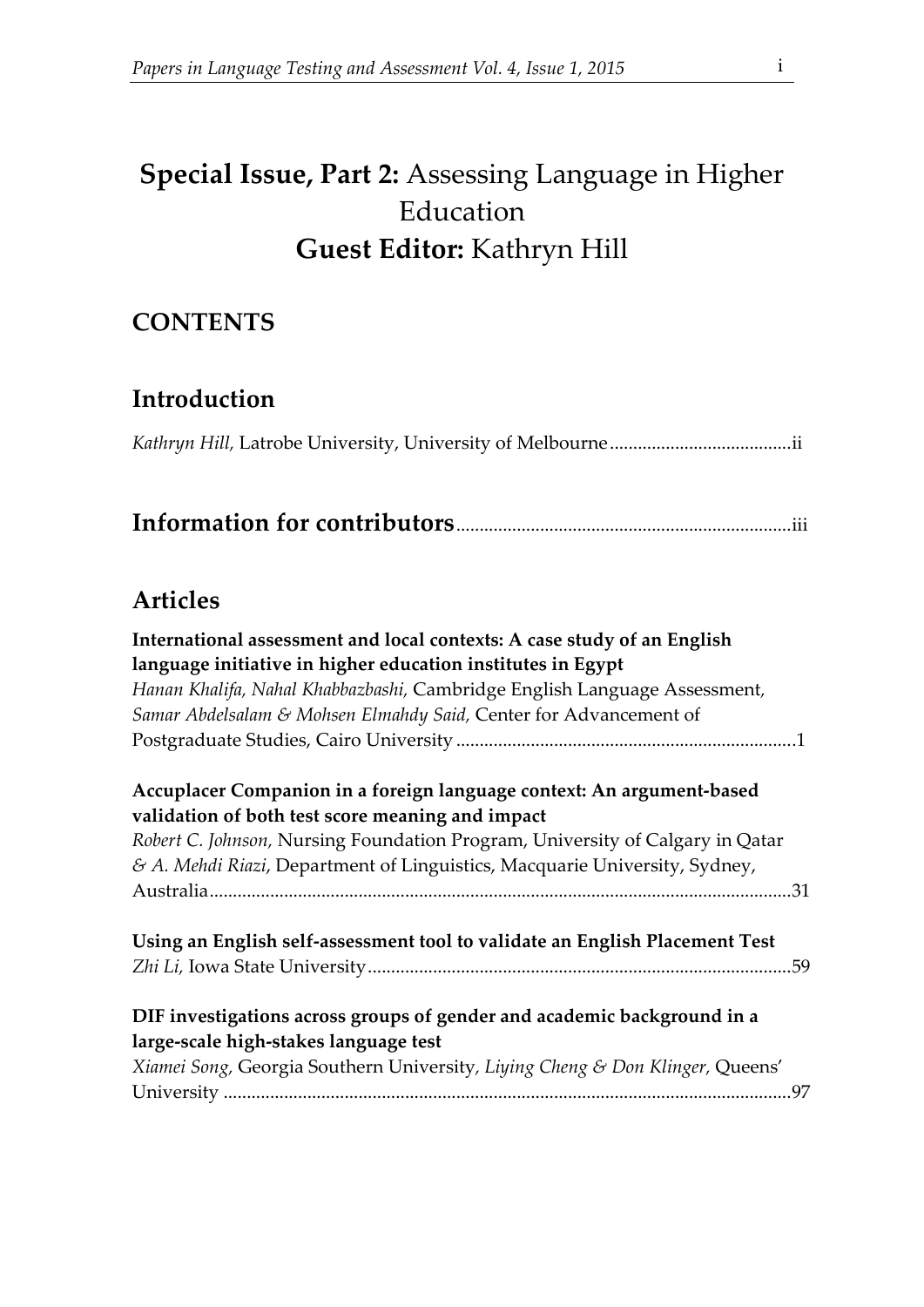## **Introduction**

This is the second of a two-part special issue on 'Assessing Language in Higher Education'. As with Part 1, the articles cover a range of educational contexts (in this case Egypt, China, the Pacific and the USA) as well as assessment purposes.

Continuing the theme of sensitivity to local contexts, two of the papers explore the effectiveness of 'imported' assessment solutions. In the first of these, Khalifa, Khabbazbashi, Said and Salam investigated the use of a suite of commercial tests as part of a project designed to improve teaching, develop workplace language skills and provide internationally recognized certification for tertiary students in Egypt. The second paper (Johnson & Riazi) used an argument-based approach to investigate the validity of using a placement test designed for use in the US (an English language majority context) in an EFL context .

Building on a growing number of argument-based validation studies, Johnson and Riazi used a hybrid of Kane's (1992, 1994) interpretive model and Bachman's (2005) and Bachman and Palmer's (2010) assessment use argument. The study described in Li's paper, on the other hand, drew on the interpretation and use argument (IUA) structure used by Chapelle, Enright, and Jamieson (2008) to investigate whether a self-assessment tool could be used to provide evidence for the extrapolation inference of an English placement test.

Finally, Song, Cheng, and Klinger report on a study which used DIF and DBT to investigate gender effects in a high stakes postgraduate entry test in China, identifying some serious questions about test quality in the process.

Once again the authors are to be congratulated for their interesting and thought provoking contributions.

Kathryn Hill *Guest Editor Latrobe University, University of Melbourne*